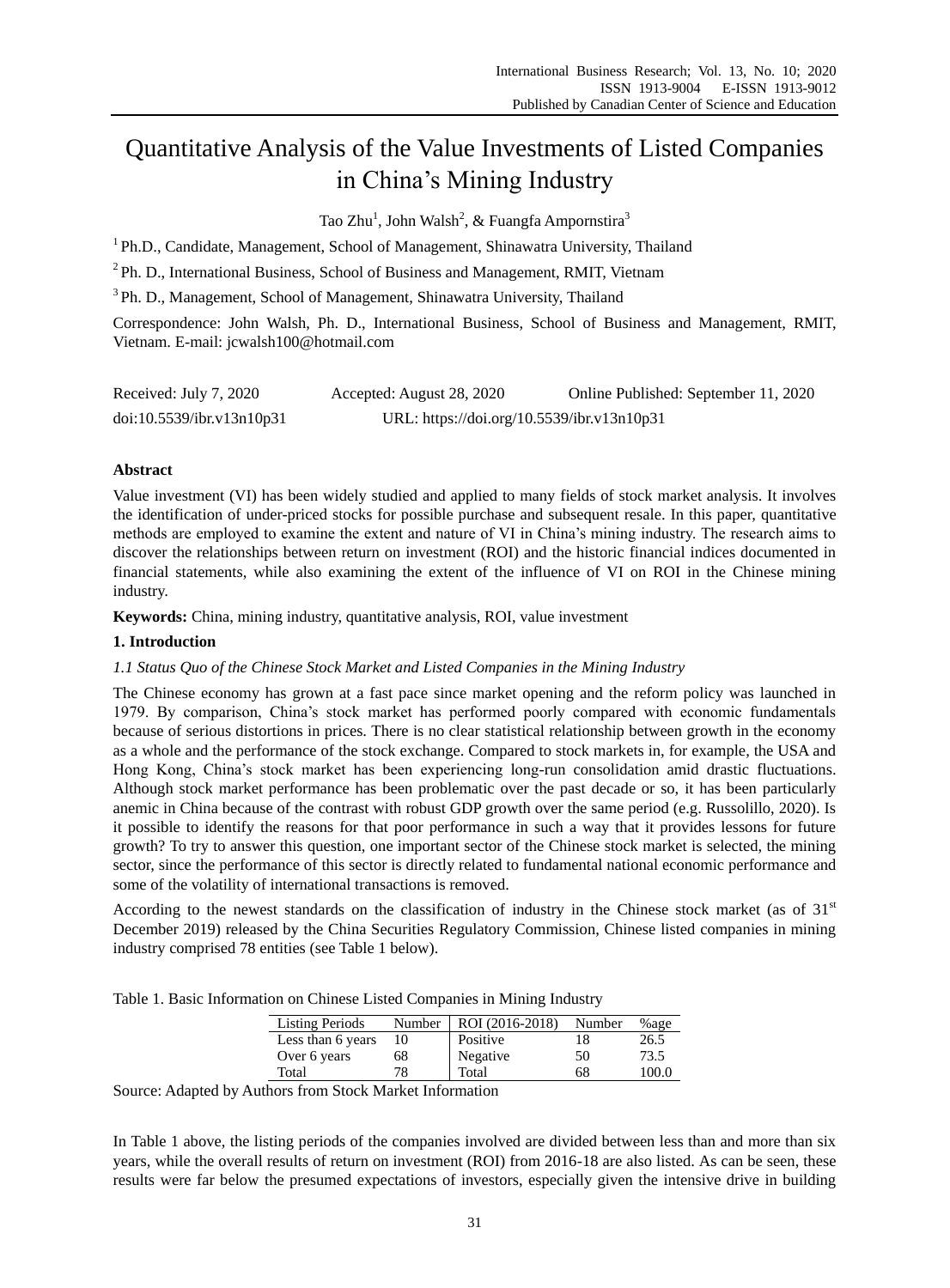infrastructure and urban environments across China. From 2016-8, only 18 listed mining companies (26.5%) showed a positive ROI, while 50 (73.5%) showed negative ROI. These poor results might have been caused by problems in the stock market, poor financial management or both.

In calendar years 2016-2018, only 18 listed companies (accounting for 26.5% of the total number) gained positive ROI which came from the increase in capital and net profit made by the listed companies, while 50 listed companies (73.5% of the total) in the mining industry failed to supply satisfactory rewards to their investors. The average ROI (2016-2018) indicated that the listed companies in the mining industry suffer from poor performance in the recent years which may be caused by trends in the stock market overall or its poor financial management.

## *1.2 Research Objectives and Questions*

The objectives of this research project are as follows:

- 1. To ascertain the factors influencing ROI in the listed companies of the Chinese mining industry.
- 2. To examine the extent of the association between ROI and the factors that influence it.
- 3. To ascertain the causes of change of influencing factors and the relationship between them.

The research questions can be derived from the research objectives and are as below:

- 1. What factors influence ROI in the listed companies of the Chinese mining industry?
- 2. What is the nature and extent of the relationship between ROI and its influencing factors?
- 3. What are the factors influencing ROI themselves affected by and what are the interactions between them?
- *1.3 Conceptual Framework*

The conceptual framework for this project is shown below.



# *1.4 Research Hypotheses*

Based on the research framework above, it is possible to state the research hypotheses of this project as:

H1: There is a relationship between ROI and solvency.

H2: There is a relationship between ROI and profitability.

H3: There is a relationship between ROI and efficiency.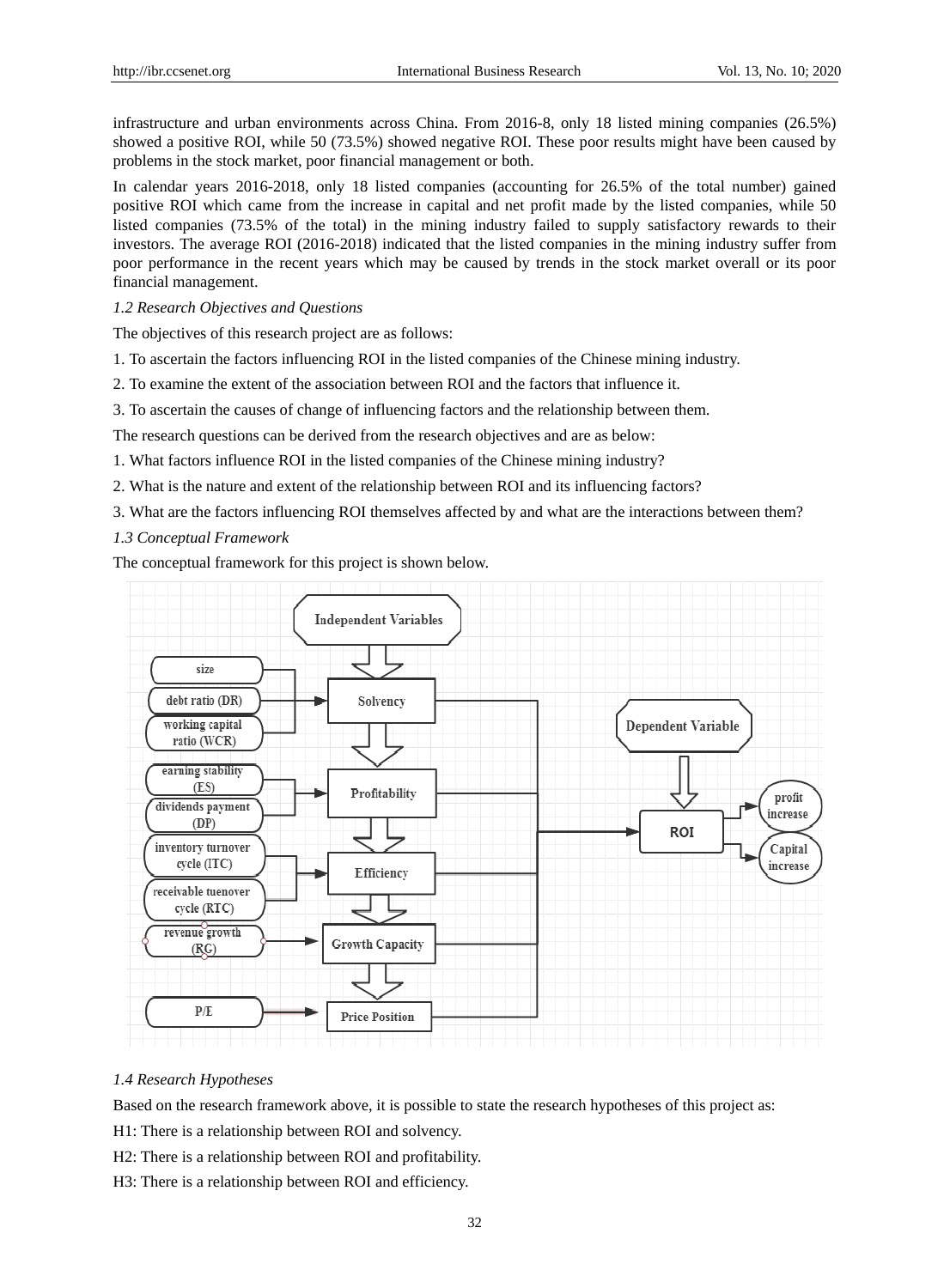H4: There is a relationship between ROI and growth capacity.

H5: There is a relationship between ROI and price position.

These hypotheses will be tested in null format with a 95% level of confidence.

## **2. Literature Review**

## *2.1 Theory of Stock Price Prediction*

Modern Portfolio Theory (MPT) suggests that the expected return of the portfolio is calculated as a weighted sum of the individual asset's returns, and the portfolio's risk is a complex function of the variances of each asset and the correlation of each pair of assets. Based on the assumption of the relationship between risk and returns of portfolio, each combination of assets can be plotted on a graph which shows the most and least desirable portfolio with the expected return on the Y-axis, while the risk analysis appears on the X-axis. It is possible to draw a sloping hyperbola to connect all of the most efficient portfolios and that curve is known as the efficiency frontier, beyond which investing in any portfolio is not desirable (Markowitz, 1952).

Capital Asset Pricing Model (CAPM) is based on the MPT. Sharpe (1964), Lintner (1965) and Mossin (1966) have extended the basic concepts of MPT and developed the theory of the CAPM, with the formula of Ra = Rf  $+\beta$ (Rm-Rf), where: Rf = the [rate of return](http://www.investinganswers.com/node/5875) for a risk-free security, Rm = the broad [market's](http://www.investinganswers.com/node/3609) expected rate of return,  $β =$  the [beta](http://www.investinganswers.com/node/1079) of the [asset.](http://www.investinganswers.com/node/2278)

Arbitrage Pricing Theory (APT) is derived by questioning the strict and inflexible application of CAPM. Ross (1976) proposed APT as an alternative to CAPM. By relaxing strict conditions, the alternative model is still able to provide better estimates of the expected stock returns than the CAPM (Fama & French, 1997). The formula is Expected return =  $R(f)$  +  $b(1) \times Rp(1)$  +  $b(2) \times Rp(2)$  + ... +  $b(n) \times Rp(n)$ , where  $R(f)$  = the risk-free interest rate,  $b =$  the sensitivity of the asset to the particular factor and  $Rp =$  the risk premium associated with the particular factor.

Based on APT, a financial asset's expected return can be represented as a linear formula of a range of macro-economic factors with a beta coefficient for each factor. The obtained rate of return can be used to discount the future payoffs to present the value of the asset.

The B-S model (Black & Scholes, 1973; Merton, 1973) also based their work on the arbitrage theory to develop a formula for pricing options. The B-S model is an investing tool used to determine the fair price or theoretical value for a call or a put option based on six variables, which are time, strike price, underlying stock price, volatility, type of option ,risk-free rate. This model is widely employed by option traders who purchase options below the formula's calculated value or sell it over the B-S calculated value.

The Fama-French Three -Factor Model (Fama & French, 1993) extended the CAPM by adding size risk and value risk factors into the market risk. By including these two additional factors in the CAPM formula, the model suggests that value and small-cap stocks outperform markets on a regular basis and, also, it is essentially the outcome of an econometric regression of historic stock prices.

#### *2.2 Trend Theory*

Trend theory attempts to predict the movements of a stock price based on recently observed data. The trends of the stock market can be divided into three types: short-, intermediate- and long-term. Trend traders employ a variety of indicators to analyze the movements of stock prices to extract profits from the trend, e.g. moving averages (MA), momentum indicators, trend lines and chart patterns. MACD (Moving Averages Convergence/Divergence), for example, is a trading indicator used to uncover the variation in the strength, direction, momentum and duration of a trend in a stock's price (Appel, 2005:166). RSI (Relative Strength Index) is classified as a momentum oscillator that is intended to chart the current and historic strengths or weaknesses of a stock or market based on the closing prices of a recent trading period (Wilder, 1978). TSI intends to show both trend direction and overbought/oversold conditions by using moving averages of the underlying momentum of a financial instrument. DMI (Directional Movement Index) identifies in which direction the price of an asset is moving by comparing prior highs and lows and drawing two lines, one in a positive and the other in a negative direction (ibid.).

# *2.3 Value Investing Theory*

Value investing theory was established by the father of Wall Street Benjamin Graham, who held that [stocks](https://www.investopedia.com/terms/s/stock.asp) should be traded for not more than their intrinsic values. Benjamin Graham came up with seven criteria for defensive investors who would like to assure the safety of the principal and earn properly: (1) adequate size of enterprise; (2) sufficiently strong financial conditions; (3) earnings stability; (4) dividend record; (5) moderate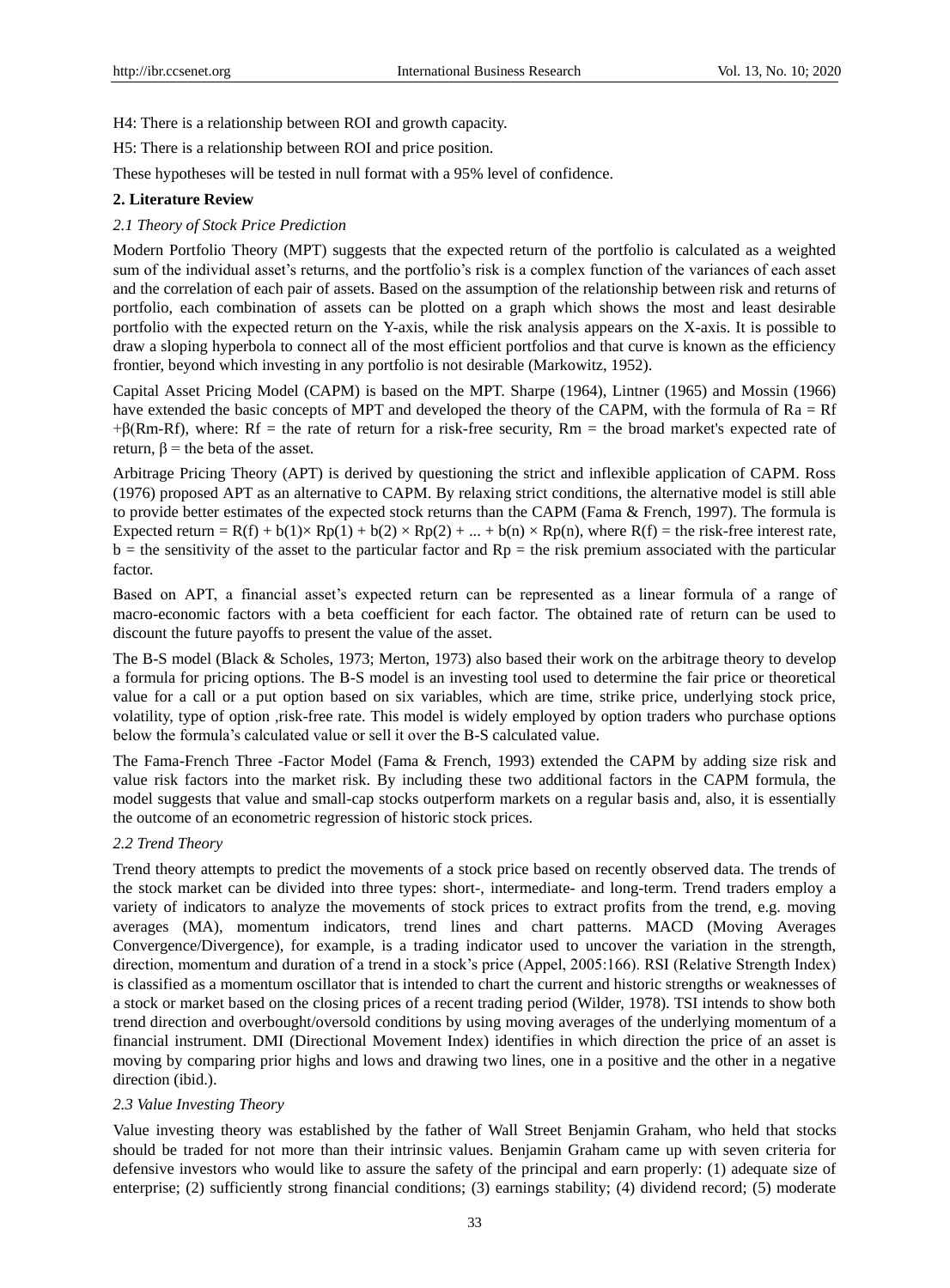price/earnings ratio; (6) moderate ratio of price to asset and (7) earnings growth (Graham, 2003:348-9).

Further, Graham proposed five standards for value investing for enterprising investors as follows: (1) financial conditions: current asset at least 1.5 times current liabilities and debt not more than 110% of net current assets (for industry companies); (2) earnings stability: no deficit in the last five years as covered in the Stock Guide; (3) dividend record: some current dividends; (4) earnings growth and (5) price: less than 120% net tangible assets (*ibid.*).

In addition to the standards above, Graham proposed more specific criteria for the selection of stocks in three different industries including railways and public utilities as well as industry. In the Security Analysis written by Graham and Dodd (2009:105-6), it was shown that the results of investing in industry suggest that the nature of the industry is very different from railways and public utilities, in that it is more uncertain, changeable and the size of the listed corporation is the critical aspect that the investors should take into account while making investing decisions in such a case.

There have been other approaches to value investing have furthered and broadened the value investing theory by academic research and practice. Value Investing: From Graham to Buffett and Beyond written by Greenwald *et al*. (2004), for example, mainly deals with some specific variables including book value, reproduction costs, franchise, risk, diversification and default to improve the methods in eventuating the assets, earning power and corporate growth. Another follower, Piotroski (2000), examined whether a simple accounting-based fundamental analysis strategy, when applied to a broad portfolio of high book to market firms, can shift the distribution of returns earned by an investor. The paper showed that investing in high book-market companies could outperform low book-market ones by increasing by up to 75% annually or, at least, by 23% from 1976-1996. Huang Hui Ping and Huang Bo (2012) proposed that value investing still worked in the Chinese A-share market by testing 14,655 listed corporations (1998-2009) on the basis of their financial statements. Ke Yuan (2011) concluded that value investing methods, combined with amended modern portfolio theories, including MPT and CAPM, which exclude β's impact in calculating the formula, still performed well when applied to the SSE180 index. Gan and Zhang (2018) indicated that the value investing methods were still efficient in the Chinese A-share market by using a Multi-Factor Pricing Model based on value investing methods to test 475 listed corporations in that market (2007-2016). Meanwhile, other researchers focused on the analysis of the relevance of certain financial indices based on value investing principles by employing statistical methods to construct the theory. Lai and Chen (2013) examined the relevance of the stock price and other financial indices in a selected 619 listed corporations (2009-2011) by using Pearson testing and linear regression analysis.

In this research study, quantitative analysis will be employed to test the validity of the principle of value investment in China's mining industry, which is an issue that has seldom been investigated in this context. Consequently, this research would like to further extend value investment study into a more specific field in order to fill the gap in academic knowledge in China.

#### **3. Research Methodology**

## *3.1 Definition of Population*

This research will define the population as 78 listed corporations in the mining industry as of  $31<sup>st</sup>$  December 2019, in the classification of the industry according to the China Securities Regulatory Commission.

#### *3.2 Methods of Data Analysis*

Both traditional analysis of financial statements and an inferential statistical method will be taken into account for analysis of the data. In this research, the researchers will make use of the traditional financial analysis of the financial figures, as below:

(1) ROI (2016-2018): (capital and profit increase/investment) A. positive; B. negative

(2) Size (2015): based on gross revenue in 2015. A. small (≤5billion); B. medium (5-15 billion); C. large (>15 billion)

- (3) Debt Ratio (2015): A. ≤40%; B. 40-70%; C.>70%
- (4) Working Capital Ratio (2015): A. >1.5 times; B.  $\leq$ 1.5 times
- (5) Earnings Stability (2013-2015): positive for three consecutive years (A. Yes; B. No)
- (6) Dividend Payments (2013-2015): some dividend for 3 years (A. Yes; B. No)
- (7) Inventory Turnover Cycle (2013-2015): A. ≤30days; B. 31-90 days; C. > 90days
- (8) Receivables Turnover Cycle (2013-2015): A. ≤90days; B. 90-180 days; C. >180days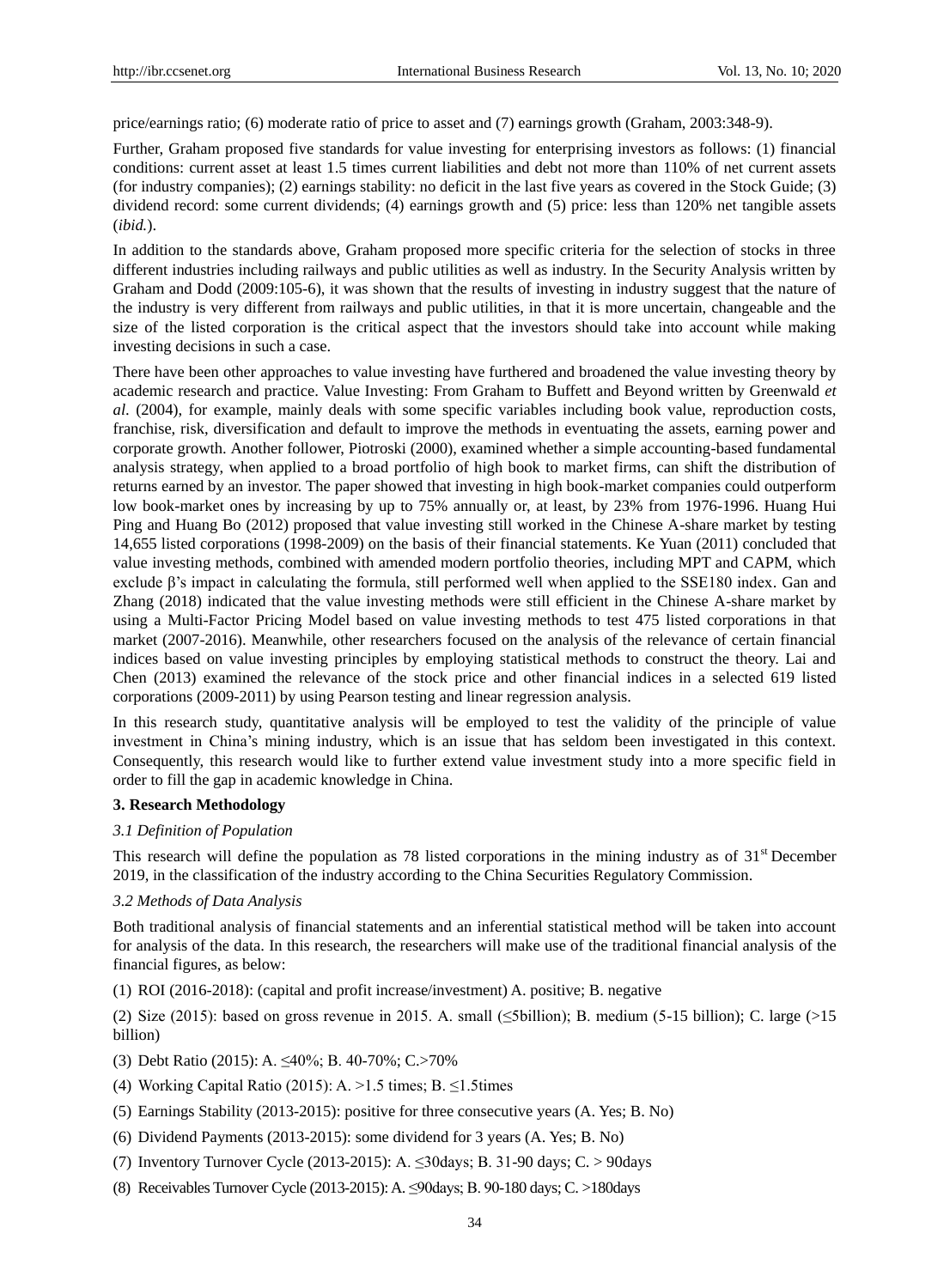(9) Revenue Growth (2013-2015): growth for three consecutive years (A. Yes; B. No)

(10) P/E (2013-2015): the value of P is taken from the end of 2015 and the value of E is the averaging of three years' earning per share. A.  $\leq 15$  times; B. 15-30 times; C. > 30 times; D. negative

As discussed above, inferential statistical methods could also help in examining the relationship between ROI and other proposed variables. By means of SPSS software, examination of the hypotheses proposed in 1.4 has been conducted.

## **4. Findings**

In this research, 68 listed companies in the mining industry were selected for analysis. A further ten listed companies did not meet the criteria for the research time span and have been excluded.

*4.1 Descriptive Analysis of the Variables* 

Table 2. Size of Companies; source: Original Research

|        | Frequency | $%$ age         |
|--------|-----------|-----------------|
| Small  | 35        | 51<br>ر. . ر    |
| Medium | 14        | 20.6            |
| Large  | 19        | 27.<br>$\Omega$ |
| N      | 68        |                 |

|  |  | Table 3. Debt Ratio (2015); source: Original Research |  |  |
|--|--|-------------------------------------------------------|--|--|
|--|--|-------------------------------------------------------|--|--|

|               | Frequency | $%$ age |
|---------------|-----------|---------|
| Less than 40% | າາ<br>∠∠  | 32.4    |
| 40-70%        | 37        | 54.4    |
| More than 70% |           | 13.2    |
| N             | 68        |         |

## Table 4. Working Capital Ratio (2015)

|                     | Frequency    | $%$ age |
|---------------------|--------------|---------|
| Less than 1.5 times | $\cap$<br>∠∠ | 32.4    |
| More than 1.5 times | 46           | 67.6    |
| N                   | 68           |         |

Table 2, 3 and 4 above indicate the variables that are used to create the solvency construct as an independent factor in the overall analysis. The results for debt ratio and working capital ratio indicate problems with liquidity for many of the companies involved. This problem suggests a risk of bankruptcy if it cannot be remedied.

The profitability construct as an independent factor was measured by a combination of earnings stability and dividends payment, as shown in Tables 5 and 6 below.

Table 5. Earning Stability (2013-5); source: Original Research

|          | $\blacksquare$<br>Frequency | $%$ age                    |
|----------|-----------------------------|----------------------------|
| Yes      | -44                         | -<br>64.                   |
| No       | -<br>-4                     | $\sim$ $\sim$<br>-<br>JJ.J |
| N<br>. . | 68                          |                            |

#### Table 6. Dividends Payments (2013-5); source: Original Research

|                | Frequency | $%$ age               |
|----------------|-----------|-----------------------|
| Yes            | 58        | $OC$ $\Omega$<br>89.J |
| N <sub>o</sub> | ٠<br>10   | -<br>-4<br>14. .      |
| N              | 68        |                       |

These results for profitability indicate that most of the firms investigated are profitable according to these criteria. However, the results are not as positive as might be expected. The next results dictate the efficiency construct, which is composed of inventory turnover cycle and receivables turnover cycle, as seen below.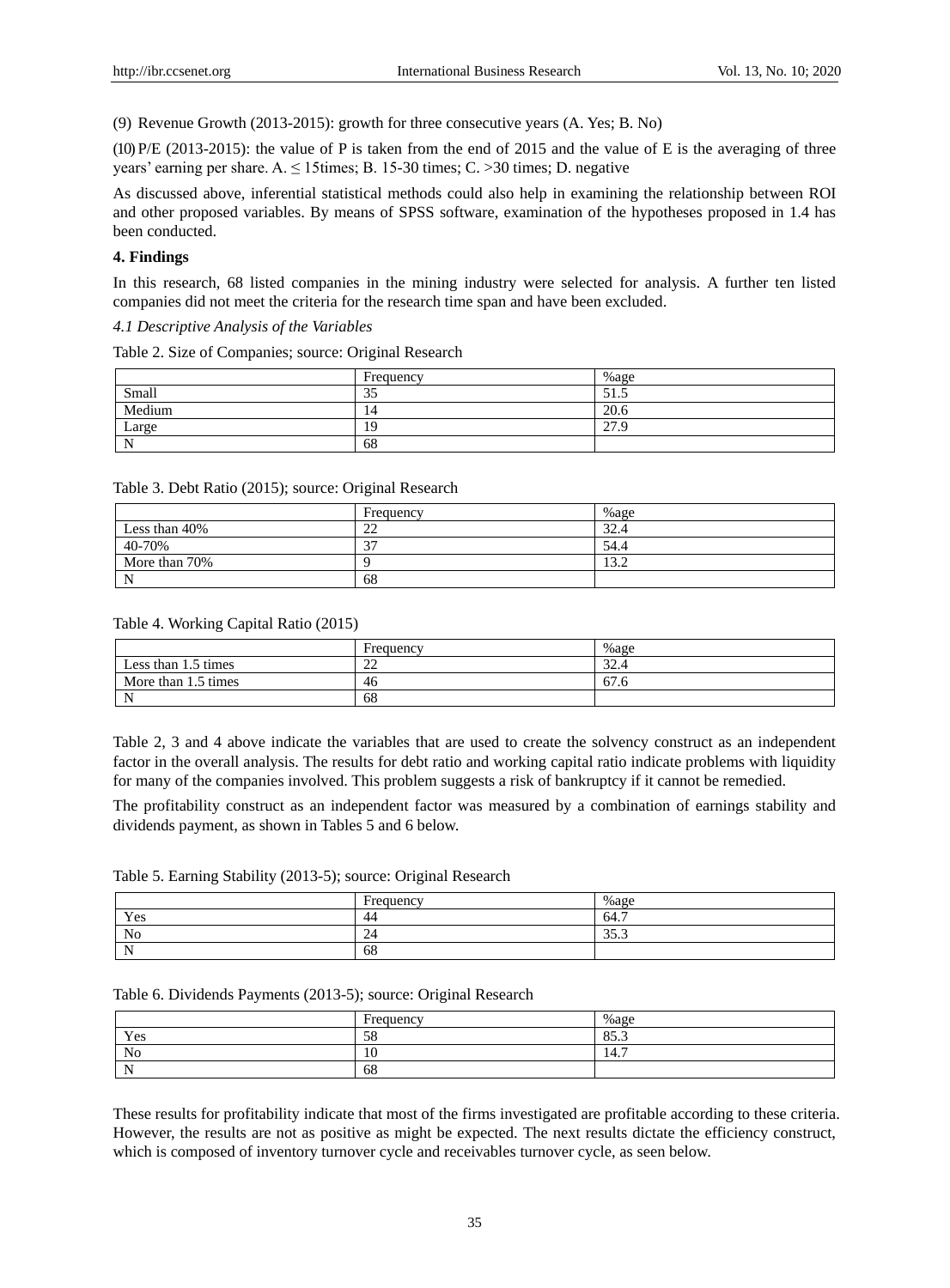## Table 7. Inventory Turnover Cycle (2013-5); source: Original Research

|                   | Frequency | $%$ age |
|-------------------|-----------|---------|
| Less than 30 days | 20        | 29.4    |
| 30-90 days        | 34        | 50.0    |
| More than 90 days | 14        | 20.6    |
| N                 | 68        |         |

Table 8. Receivables Turnover Cycle (2013-5); source: Original Research

|                    | Frequency | %age |
|--------------------|-----------|------|
| Less than 90 days  | 39        | 57.4 |
| 90-180 days        | 18        | 26.5 |
| More than 180 days |           | 16.2 |
| N                  | 68        |      |

The results for both of these variables indicated some possible problems with efficiency, since the life cycles for both inventory and receivables are longer than would be optimal. This is perhaps an indication of poor management, although there may be other explanatory factors that are not immediately obvious.

The next independent factor is growth capacity, which is measured in this research study by revenue growth (2013-5) (see Table 9 below).

#### Table 9. Revenue Growth (2013-5); source: Original Research

|                | $\blacksquare$<br>Frequency | $%$ age        |
|----------------|-----------------------------|----------------|
| Yes            | <b>IJ</b>                   | $\sim$<br>.    |
| N <sub>0</sub> | $\sim$<br>ر ر               | $\overline{a}$ |
| N<br>. .       | 68                          |                |

These results indicate a general lack of growth in the mining sector companies investigated here. This negative picture was reinforced by the results for price earnings per share, which are shown in Table 10 below.

|                    | Frequency | %age |
|--------------------|-----------|------|
| Less than 15 times |           | 1.8  |
| $15-30$ times      | 12        | 17.6 |
| More than 30 times | 30        | 47.1 |
| Negative           | 16        | 23.5 |
|                    | 68        |      |

Table 10. Price Earnings per Share (2013-5); source: Original Research

These results suggest that as many as 65% of the listed companies explored were overpriced and a further 23.5% had negative earnings per share, which is indicative of a difficult business environment.

Having established the independent factors to be used in this analysis, it is now possible to test the research hypotheses.

# *4.2 Hypothesis Testing*

Hypothesis testing investigated the possible interactions between the independent factors specified in Tables 2 to 10 above and the dependent factor (ROI), as well as interactions between the independent factors. These tests are conducted via bivariate correlations, as shown in Table 11 below.

Table 11. Hypothesis Testing; source: Original Research (\* significantly correlated at the 0.05 level; \*\* significantly correlated at the 0.01 level)  $(n = 68)$ 

|             | <b>ROI</b> | PE       | ES         | <b>SIZE</b> | R G      | DR                    | <b>WCR</b> | <b>ITC</b> | <b>RTC</b>     | DP       |
|-------------|------------|----------|------------|-------------|----------|-----------------------|------------|------------|----------------|----------|
| <b>ROI</b>  |            | 0.283    | 0.234      | $-0.281$    | 0.083    | 0.029                 | $-0.130$   | 0.305      | 0.115          | 0.061    |
| <b>Size</b> | $-0.281$   | $-0.275$ | $-0.263$   |             | $-0.022$ | 0.289                 | $0.323$ ** | $-0.327$   | $-0.286$       | $-0.128$ |
| <b>ITC</b>  | 0.305      | 0.090    | 0.137      | $-0.327$ ** | $-0.067$ | $-0.102$              | $-0.132$   |            | $-0.069$       | 0.171    |
| <b>PE</b>   | 0.283      | -        | $0.608$ ** | $-0.275$    | 0.052    | $0.313$ <sup>**</sup> | $-0.064$   | 0.090      | $0.17^{\circ}$ | 0.214    |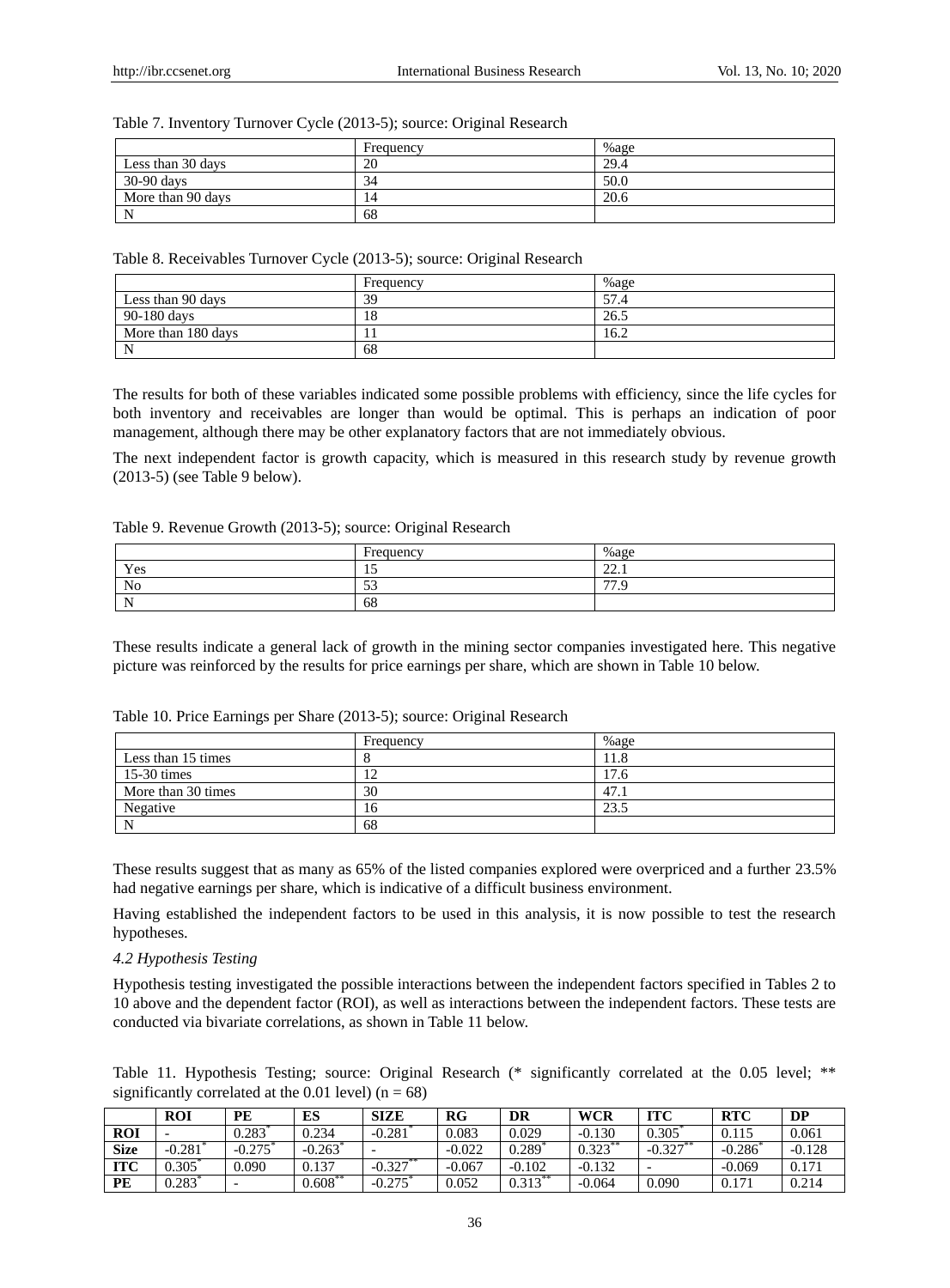It is evident from Table 11 that three statistically significant distributions have been obtained here, which suggests that there are relationships between ROI and PE, Size as well as ITC. Meanwhile, ROI is weakly negatively correlated with Size and slightly positively correlated with PE and ITC, which is consistent with the work of Benjamin (1934). However, the results show that there were no associations between ROI and ES, RG, DR, WCR, RTC or DP and this contradicts the work by Benjamin (2003). These results may indicate that traditional value investing theory should be further studied in heterogeneous conditions so as to be applied by investors more flexibly. Besides, further analysis of Size, PE and ITC is necessary for this research.

It seems that the most powerful explanatory factor is size and, since the coefficients are often negative in this case, it suggests that the larger companies experience more problems with management. This is a logical conclusion based on the organizational history of China.

In terms of the hypotheses:

H1: There is a relationship between ROI and solvency.

H2: There is a relationship between ROI and profitability.

H3: There is a relationship between ROI and efficiency.

H4: There is a relationship between ROI and growth capacity.

H5: There is a relationship between ROI and price position.

#### *4.3 Discussion*

In this research study, quantitative analysis has been employed to test the validity of the principle of value investment in China's mining industry, because this is an area that has lacked research in China until now. Most research has been conducted at the stock market overall level rather than the sectoral level. Consequently, this research would like to further investigate the value investment approach in more specific fields in order to fill the academic gap in China.

The results indicate that there are relationships between ROI and Size, P/E as well as ITC. However, there is no evidence of an association between ROI and DR, WCR, ES, DP or RG, as well as RTC, which contradicts previous studies of value investment such as Benjamin (2003).

## **5. Conclusion**

In this research, five proposed influential factors of ROI including solvency, profitability, efficiency, growth capacity as well as price position have been tested and analyzed. In the Chinese mining industry, the ROI of 73.5% listed companies were negative during 2016-2018, which may indicate medium- or long-term solvency issues. Further, relatively low operational efficiency problems still existed in mining listed companies which may cause further liquidity issues. From 2013 to 2015, only 22.1% listed companies' gross revenue in the mining industry had grown on an annual basis, which implied that the whole mining industry lacks momentum for sustainable development. The results indicated that approximately 65% listed companies in the research were overpriced and 16 listed companies suffered a tough business period as indicated by negative PE. A quantitative analysis conducted to test the research hypotheses finds that ROI has relationships with Size and ITC as well as PE, which are influenced by other financial indices discussed above.

## **References**

- Appel, G. (2005). *Technical analysis: Power tools for active investor*s. Upper Saddle River, N.J.: Financial Times Prentice Hall: 166.
- Black, F., & Scholes, M. (1973). The pricing of options and corporate liabilities. *Journal of Political Economy, 81*(3), 637-654. https://doi.org/10.1086/260062
- [Fama, E.](https://en.wikipedia.org/wiki/Eugene_Fama) F., & [French, K.](https://en.wikipedia.org/wiki/Kenneth_French) R. (1993). Common risk factors in the returns on stocks and bonds. *[Journal of](https://en.wikipedia.org/wiki/Journal_of_Financial_Economics)  [Financial Economics,](https://en.wikipedia.org/wiki/Journal_of_Financial_Economics) 33*(3), 3-56. https://doi.org/10.1016/0304-405X(93)90023-5
- Fama, E. F., & French, K. R. (1997). Industry costs of equity. *Journal of Financial Economics*, *43,* 153-193. https://doi.org/10.1016/S0304-405X(96)00896-3
- Gan, W. M., & Zhang, D. X. (2018). An empirical study on multi-factor pricing model in Chinese capital market based on value investment. *Economic Survey*, 136-140.
- Graham, B. (2003). *Intelligent investor*. Revised edition. New York, N.Y.: Harper Collins Publisher.
- Graham, B., & Dodd, D. L. (2009). *Security analysis* (6th ed.). New York, N.Y.: McGraw Hill.